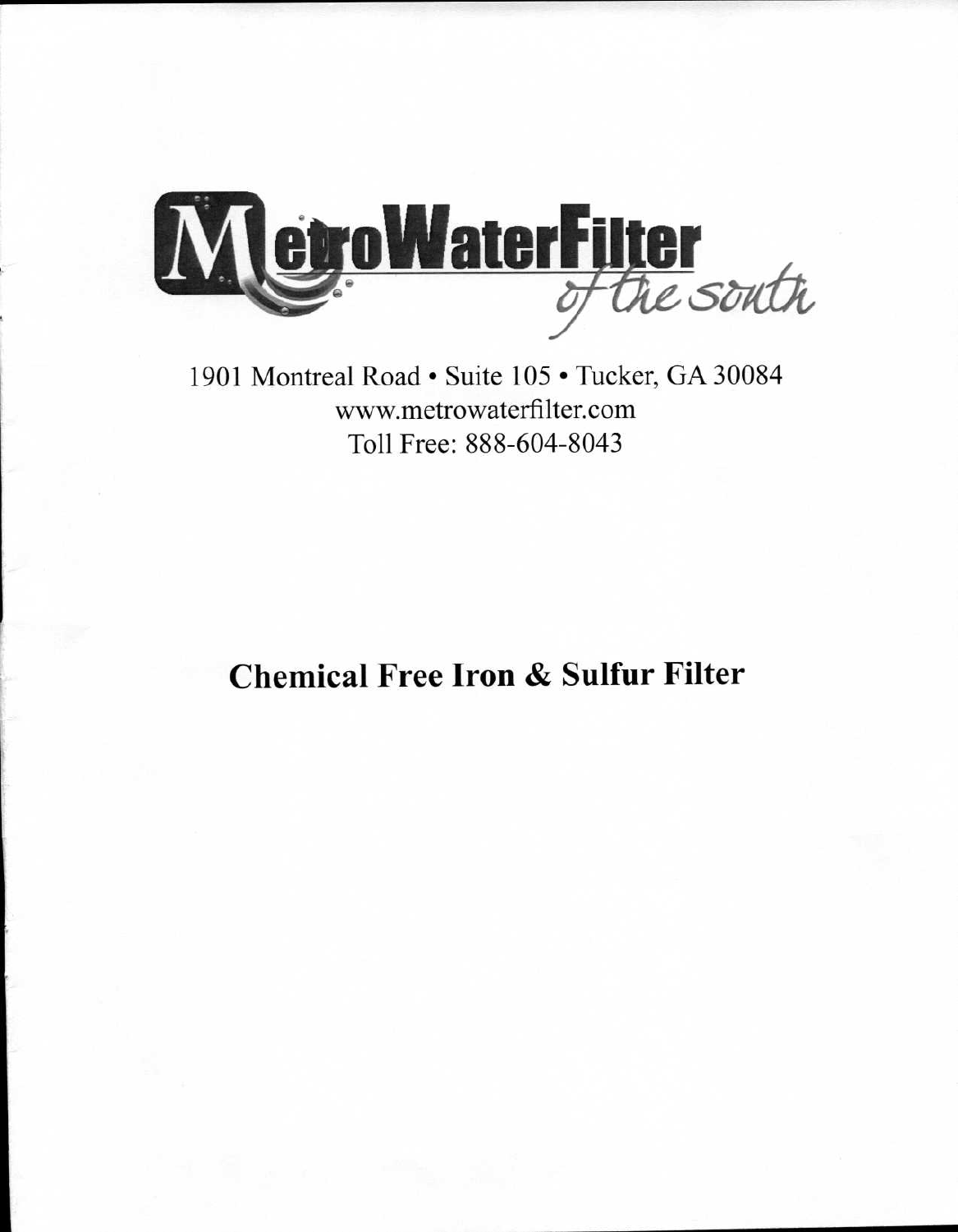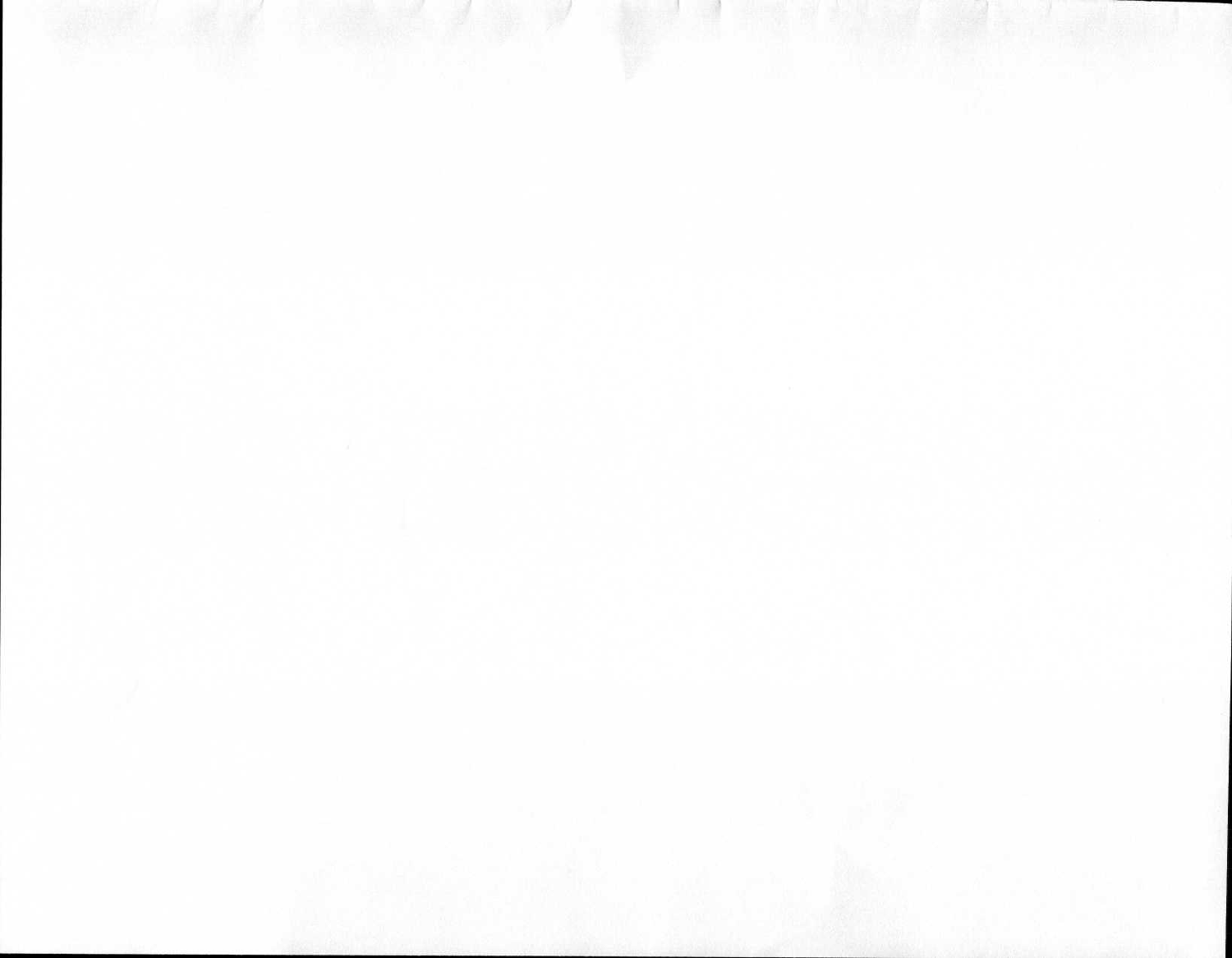## **Iron Filter Operating Manual**

The Iron Filter System is an excellent way to remove iron and sulfur from your water.

Based on a unique patent-protected (US Patent 5,919,373) process the Iron Filter System removes iron effectively and economically without the need of expensive, messy and dangerous chemicals or troublesome pumps or external air injectors.

The Iron Filter System can be used whenever iron is a problem. Years of field experience with the Iron Filter System has shown it will remove iron in excess of 10 parts per million (PPM) and remain effective in high PH water.

### **How Does It Work?**

The Iron Filter System adds oxygen to the filter media during the draw cycle. The water then passes through the filter media which oxidizes and removes the iron (all in the same tank).

Eventually water passing through the Iron Filter System depletes the oxygen and the unit needs regeneration.

During regeneration the iron is backwashed out. The tank then empties and replenishes the filter media with oxygen from the atmosphere and shifts back into service.

## *INSTALLATION*

The Iron Filter System will normally be installed:

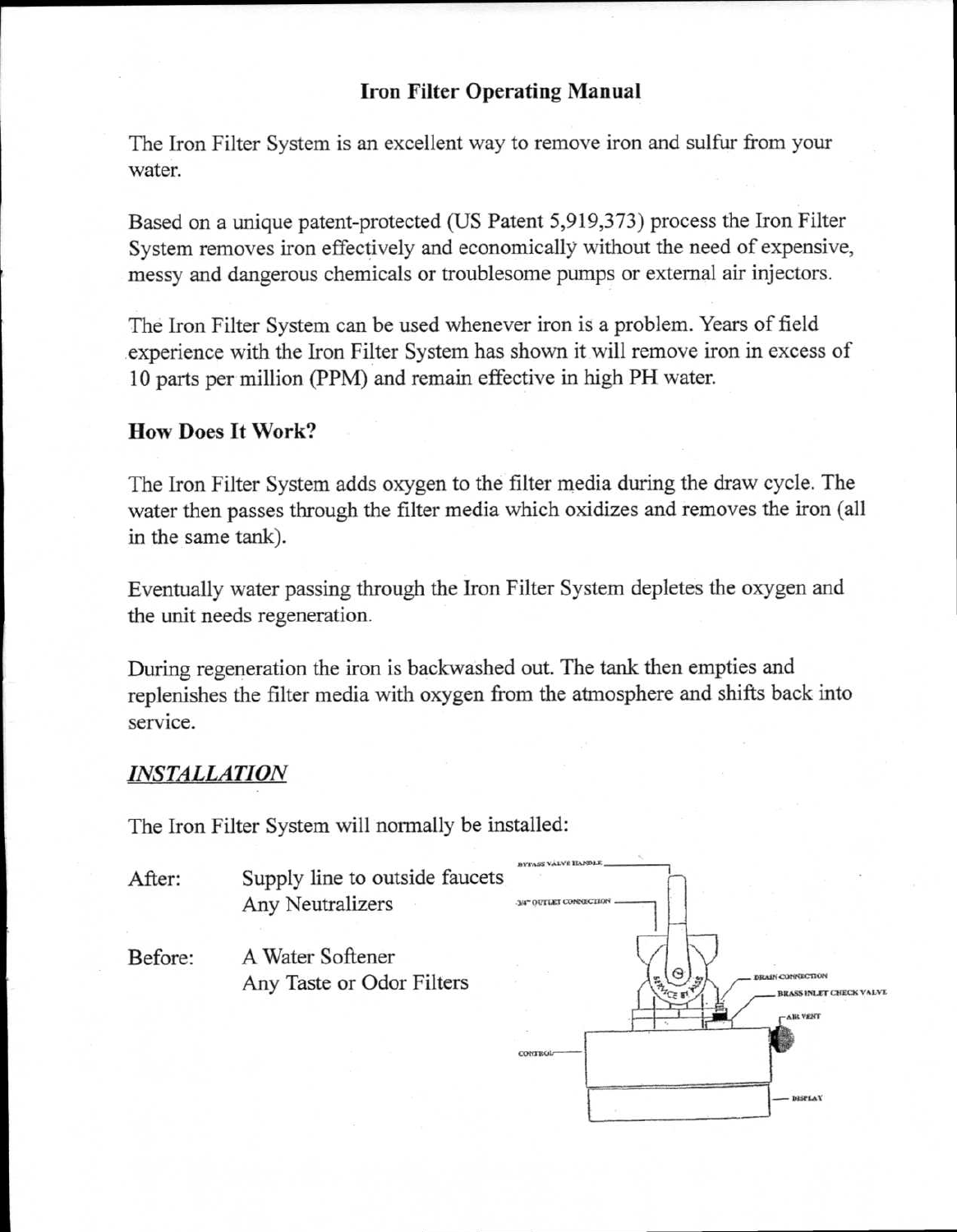### *SYSTEM INSTALL AND START-UP*

- 1. The Iron Filter System will be normally installed after supply lines to the outside (unless there is a reason to keep outside faucets iron-free) and after neutralizing filter if needed(Calcite, Corosex)
- 2. Run piping from drain connection to an approved drain, following all local codes. Secure the drain line! If distance is greater than 10' increase to 1" drain line.
- 3. Plug power cord into any standard 120V outlet. Make sure the outlet has continuous electrical power.
- 4. The display will light and show a time.
- 5. Use the Up and Down arrows on the display to set the correct time of day.
- 6. Turn the Bypass valve to the "Service" position.
- 7. Fill unit SLOWLY by turning on the water service valve.
- 8. Leave the unit in the service position. It is not necessary to run the unit through the cycles.



### *SETTING THE CONTROL*

The Iron Filter System uses the Fleck model SXT powerhead to manage the regeneration process.

When the unit is in the "Service" position the display will show the current time of day. The clock uses a standard 12 hour display.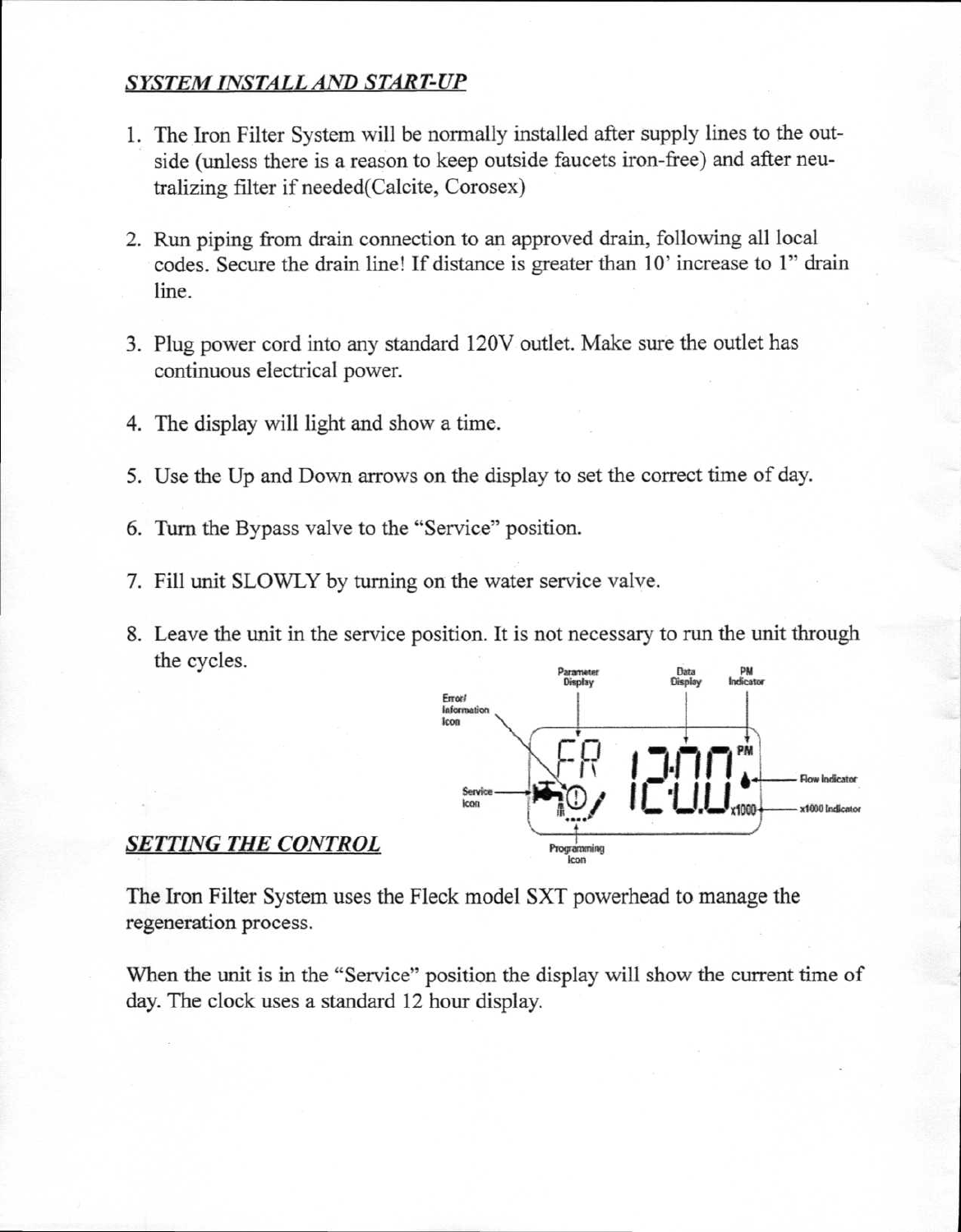## *Setting the Control, Continued*

The regeneration cycle is preset to occur at 12:30A.M. every third day. This timing and frequency of regeneration can be modified as required.

Nominal duration for the regeneration cycle is approximately 40 minutes.

- 1. Backwash cycle, 10 minute duration. Water flow is reversed inside the unit to lift and reclassify the filter media rinsing accumulated iron from the bed.
- 2. Oxygen refill, 40 minute duration. The unit empties of water and is filled with air. During this cycle water will run to drain. There is a slight delay at the start of the cycle while the pressure of the air within the tank reaches atmospheric pressure. During this time no air is drawn into the tank. Once the pressure has equalized, you will hear as air is drawn into the unit.
- 3. The unit returns to the In-Service position. When this happens water continues to enter the tank, compressing the air into a bubble in the top portion of the tank. Air bubble volume will vary slightly with the local conditions.

Untreated water is available during regeneration cycle.

Should you require the unit to regenerate at a time of day other than 12:30 A.M. it is important that no other unit, softener or filter, regenerates at the same time. This will interfere with the regeneration process of the Iron Breaker III.

In condition of high water usage and/or high levels of iron, the unit may need to regenerate more frequently than the standard three day cycle. The unit can be set for every other day regeneration or daily regeneration, as required. Do not set the regeneration frequency of longer than every three days as this risk fouling the filter medium and can, over time, render the unit inoperable.



# *SETTING THE TIME OF DAY*

- $\rightarrow$  Press and hold the Up or Down buttons until the programming icon replaces the service icon and the parameter display reads **TD.**
- $\rightarrow$  Adjust the displayed time with the Up and Down buttons.
- $\rightarrow$  When the desired time is set, press the Extra Cycle button to resume normal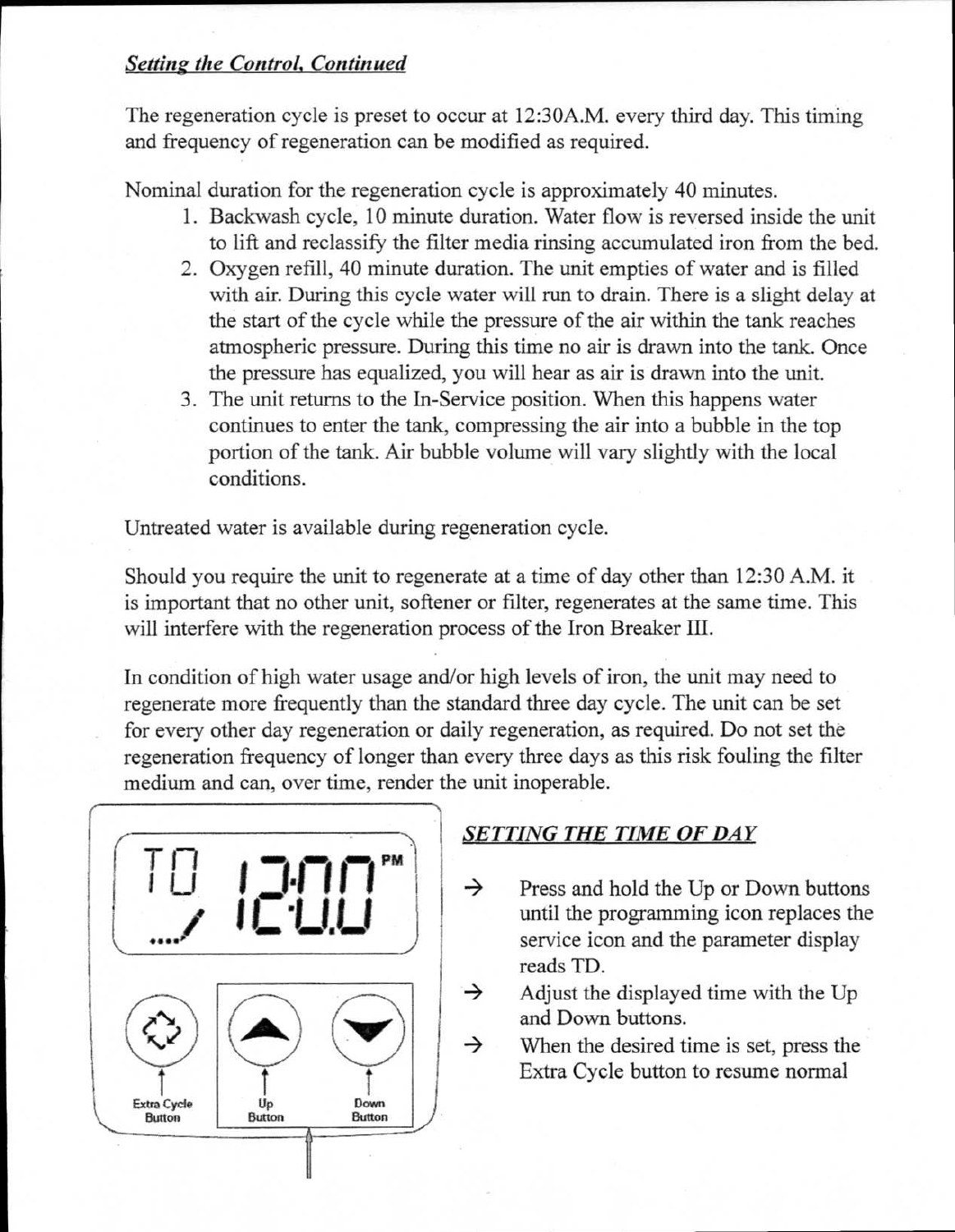operation. The unit will also return to normal operation after 5 seconds if no buttons are pressed.

# *INITIATING A REGENERATION*  Service **Icon (** r **n**  04% **I Bi 1,/ I<sup>x</sup><sup>=</sup>** Up<br>Button Down<br>Button Extra Cycle **Button**

- $\rightarrow$  Press the Extra Cycle button. The service icon will flash to indicate that regeneration is queued.
- To cancel a queued  $\rightarrow$ regeneration, press the Extra Cycle button.
- $\rightarrow$  **Regenerate Immediately**<br> $\rightarrow$  **Press and hold the Extra C** 
	- Press and hold the Extra Cycle button for five seconds.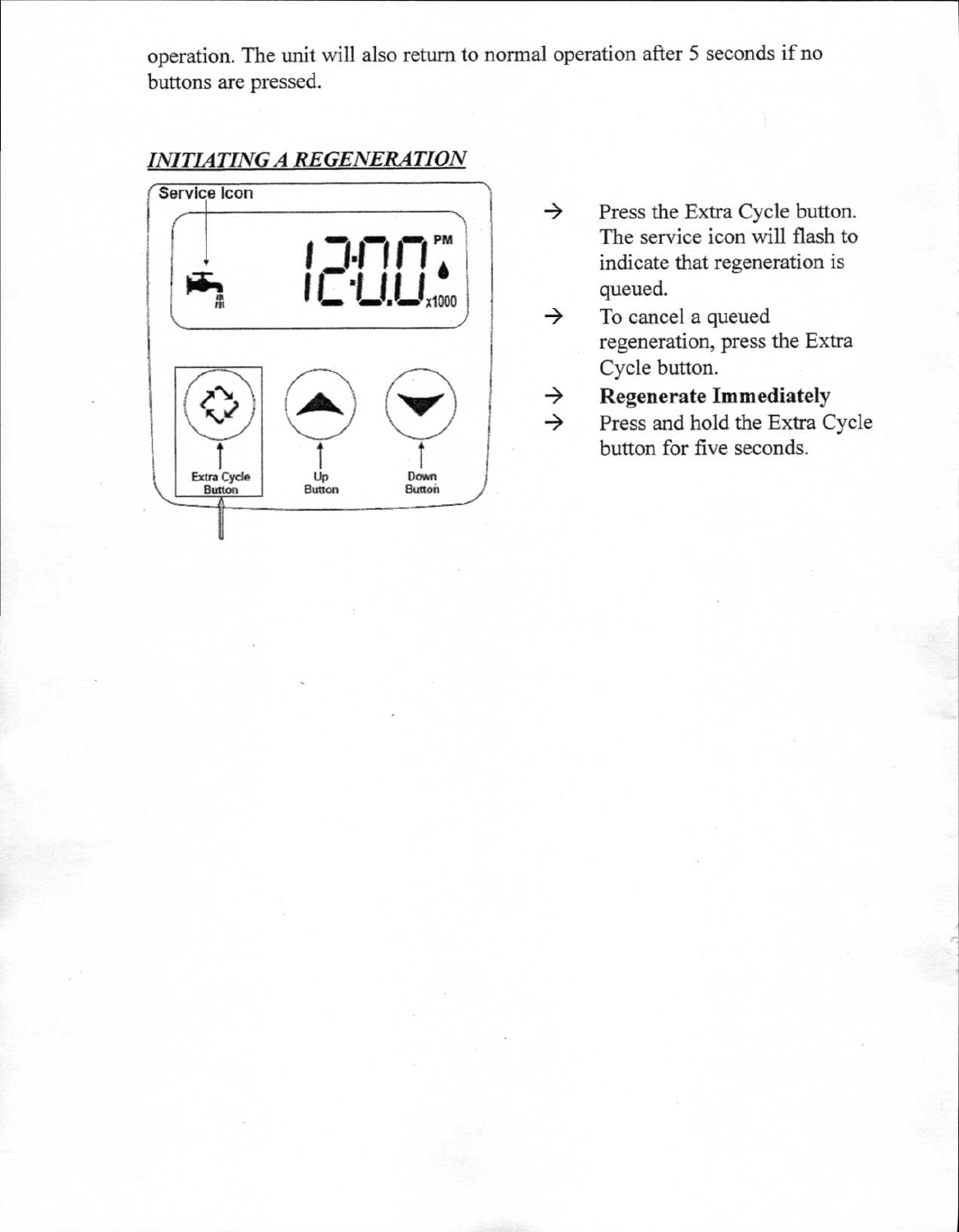# *MAINTENANCE AND TROUBLE SHOOTING*

The Iron Filter System requires little or no maintenance. The filter media should last indefinitely under normal conditions.

| <b>PROBLEM</b>                     | <b>POSSIBLE CAUSE</b>                                                           | <b>WHAT TO CHECK</b>                                           |
|------------------------------------|---------------------------------------------------------------------------------|----------------------------------------------------------------|
| Unit does not<br>regenerate        | 1) Electrical service to unit<br>is interrupted                                 | Make sure electric is working<br>and uninterrupted. Reset time |
|                                    | 2) Power failure                                                                | of day                                                         |
|                                    | 3) Defective timer                                                              | Check to make sure "days"                                      |
|                                    | 4) Not programmed                                                               | advance, if not, replace                                       |
| Unit does not draw                 | 1) Line to drain is crimped                                                     | Replace drain line                                             |
| air in refill cycle                | 2) Water pressure is too low                                                    | Pressure req. is 20 PSI min.                                   |
|                                    | 2) Drain flow control is<br>blocked                                             | Check and clean as necessary                                   |
|                                    | 4) Injector or screen is<br>plugged                                             | Check and clean or replace                                     |
|                                    | 5) Internal control leak                                                        | Check seals/spacers and                                        |
|                                    |                                                                                 | replace if needed                                              |
| Continuous water                   | 1) Timer motor stopped or                                                       | Replace if necessary                                           |
| flow to drain line                 | jammed                                                                          | Remove piston to check for                                     |
|                                    | 2) Debris/material jammed<br>inside control                                     | debris                                                         |
|                                    | 3) Internal leak                                                                | Inspect seals/Spacers, replace<br>if necessary                 |
| Air in house line or<br>at faucets | Inadequate water supply<br>$\left( \right)$<br>to meet backwash<br>requirements |                                                                |
|                                    | 2) Worn seals                                                                   |                                                                |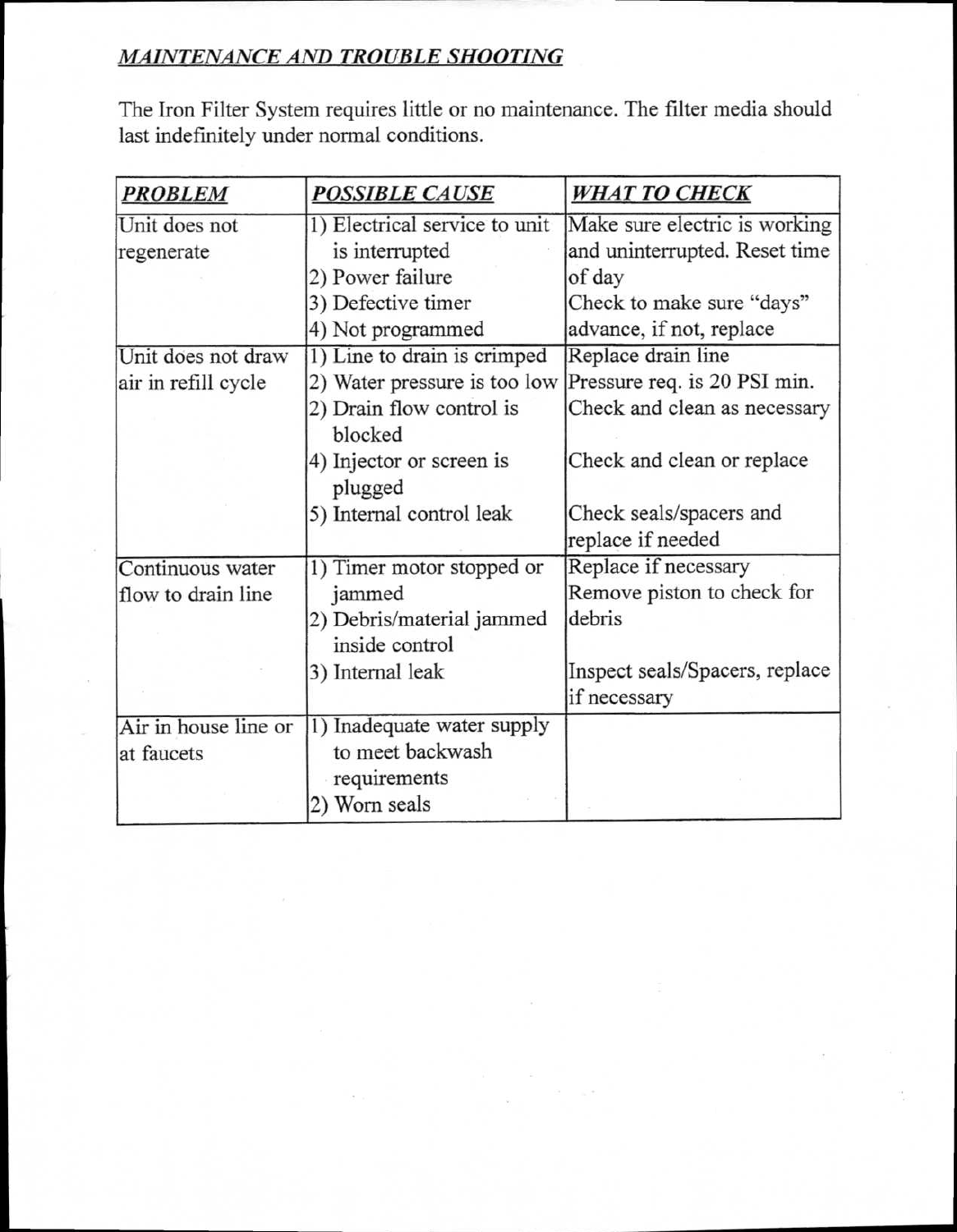# *IRON FILTER SYSTEM MASTER PROGRAMMING GUIDE*

Press the Up or Down Arrow Buttons to enter the Time of Day Programming Mode, Set the Time of Day Display to 12:01 P.M.

Press the Extra Cycle Button once to exit the Time of Day Programming Mode.

With the Time of Day Display set to 12:01 P.M., Push and hold the Up and Down Arrow Buttons for 7 seconds.

- 1. DF GAL US Gallon Display Format
- 2. VT Stlb Standard Downflow, Single Backwash
- 3. CT tc Time Clock Control
- 4. NT 1 Single Tank System
- 5. DO 3 Day Override
- 6. RT 12:30 A.M. Time of Regeneration
- 7. BW 14 14 Minute Backwash
- 8. BD 40 40 Minute Air Recharge
- 9. RR OFF Rapid Rinse is Turned Off
- 10. Exit Master Programming and Return Valve to Service Display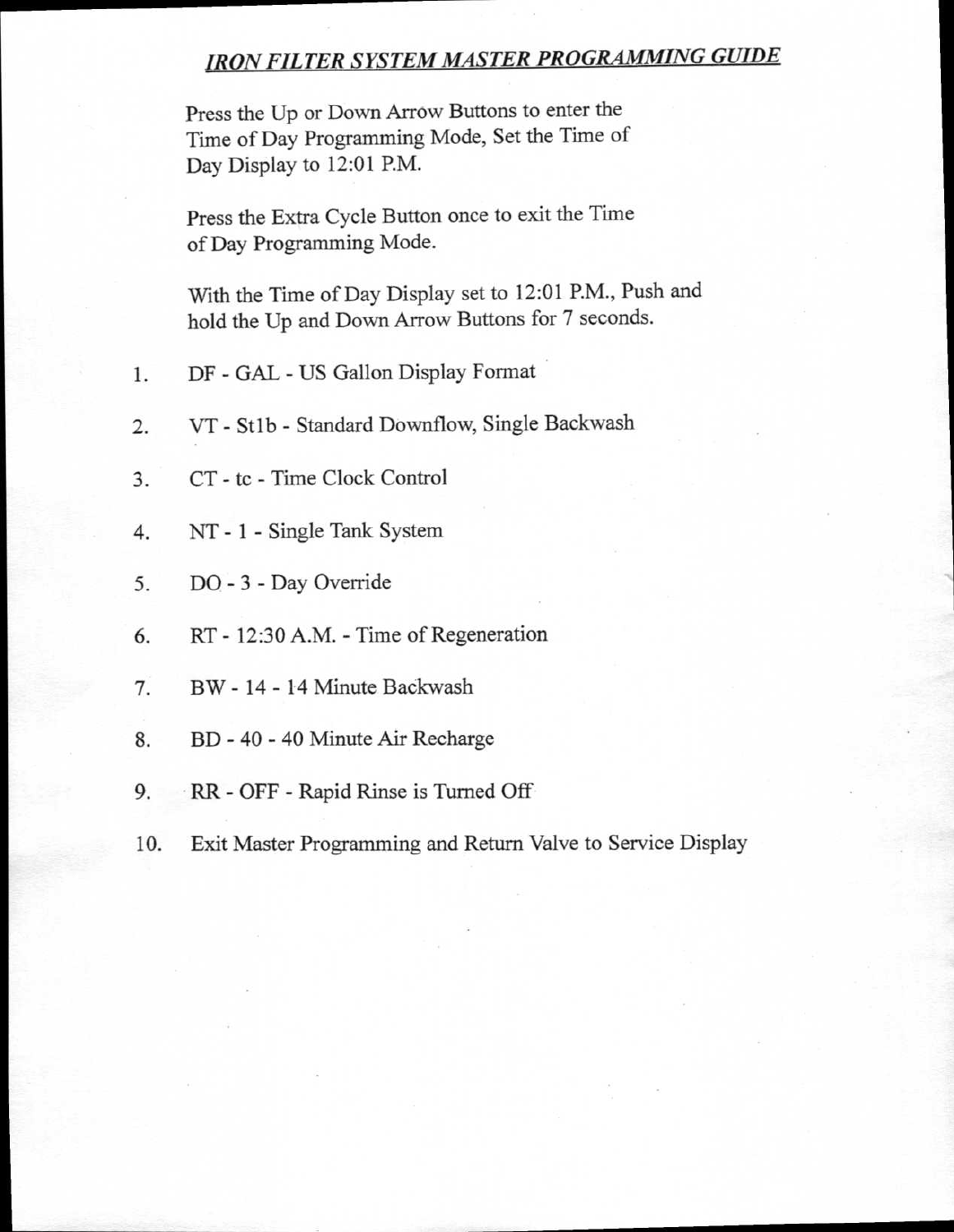# **2510 A10 Supplemental Insert**

#### **Overview:**

The A10 valve is designed for use when water containing contaminates subjected to oxidation is encountered. The water passes through the NO valve then passes through the tank containing oxygen enriched filter media. The oxygen reduces all contaminates in the water to an oxide, or in the case of hydrogen sulfide gas, it is reduced to a molecule of acid.

#### **Regeneration as folluws:**

| Backwash (BW):    | The backwash cycle washes oxidized contaminates to drain and      |
|-------------------|-------------------------------------------------------------------|
| Cycle Step #1     | reclassifies the media bed.                                       |
| Air Draw (BD):    | Air Draw empties water from tank and replenishes oxygen to filter |
| Cycle Step #2     | media.                                                            |
| Rapid Rinse (RR): | Rapid Rinse purges excess atmosphere from the media tank and      |
| Cycle Step #3     | distributor.                                                      |

**NOTE: Due to the oxygen in the media tank, maximum 80 PSI for operation.** 

#### **SXT Programming:**

| Programming<br>Abbreviation | Programming<br>Definition | * Option<br>Abbreviation | <b>Option Definition</b>                                                                                                                                                                                                                                                                                                                                                   |  |
|-----------------------------|---------------------------|--------------------------|----------------------------------------------------------------------------------------------------------------------------------------------------------------------------------------------------------------------------------------------------------------------------------------------------------------------------------------------------------------------------|--|
| DF                          | <b>Display Format</b>     | GAL                      | Gallons - 12 hour time                                                                                                                                                                                                                                                                                                                                                     |  |
| VT                          | Valve Type                | DF <sub>1b</sub>         | Downflow Single Backwash                                                                                                                                                                                                                                                                                                                                                   |  |
| СT                          | Control Type              | tc                       | Time Clock - Regenerates based on days                                                                                                                                                                                                                                                                                                                                     |  |
| NT                          | Number of Tanks           | 1                        | Single Tank                                                                                                                                                                                                                                                                                                                                                                |  |
| DO                          | Day Override              | 3                        | Days Between Regeneration - In<br>conditions of high water usage and/or<br>high levels of contaminants, the AIO may<br>need to regenerate more frequently than<br>once every three days. DO NOT set the<br>regeneration day override for a longer<br>period than three days, as the filter media<br>can become fouled with contaminates,<br>rendering the AIO ineffective. |  |
| RT                          | Regeneration<br>Time      | 12:30 AM                 | Regeneration Time - If there is a need to<br>change the factory default, then make<br>sure the time of regeneration is not the<br>same with any other water treatment<br>equipment in the system.                                                                                                                                                                          |  |
| <b>BW</b>                   | Backwash                  | 14                       | See AIO Overview Above                                                                                                                                                                                                                                                                                                                                                     |  |
| <b>BD</b>                   | Air Draw                  | 40                       | See AIO Overview Above                                                                                                                                                                                                                                                                                                                                                     |  |
| RR                          | <b>Rapid Rinse</b>        |                          | See AIO Overview Above                                                                                                                                                                                                                                                                                                                                                     |  |
| <b>BF</b>                   | <b>Brine Fill</b>         | Off                      | Not Applicable                                                                                                                                                                                                                                                                                                                                                             |  |

Factory Defaults

Reference SXT service manual for programming information.